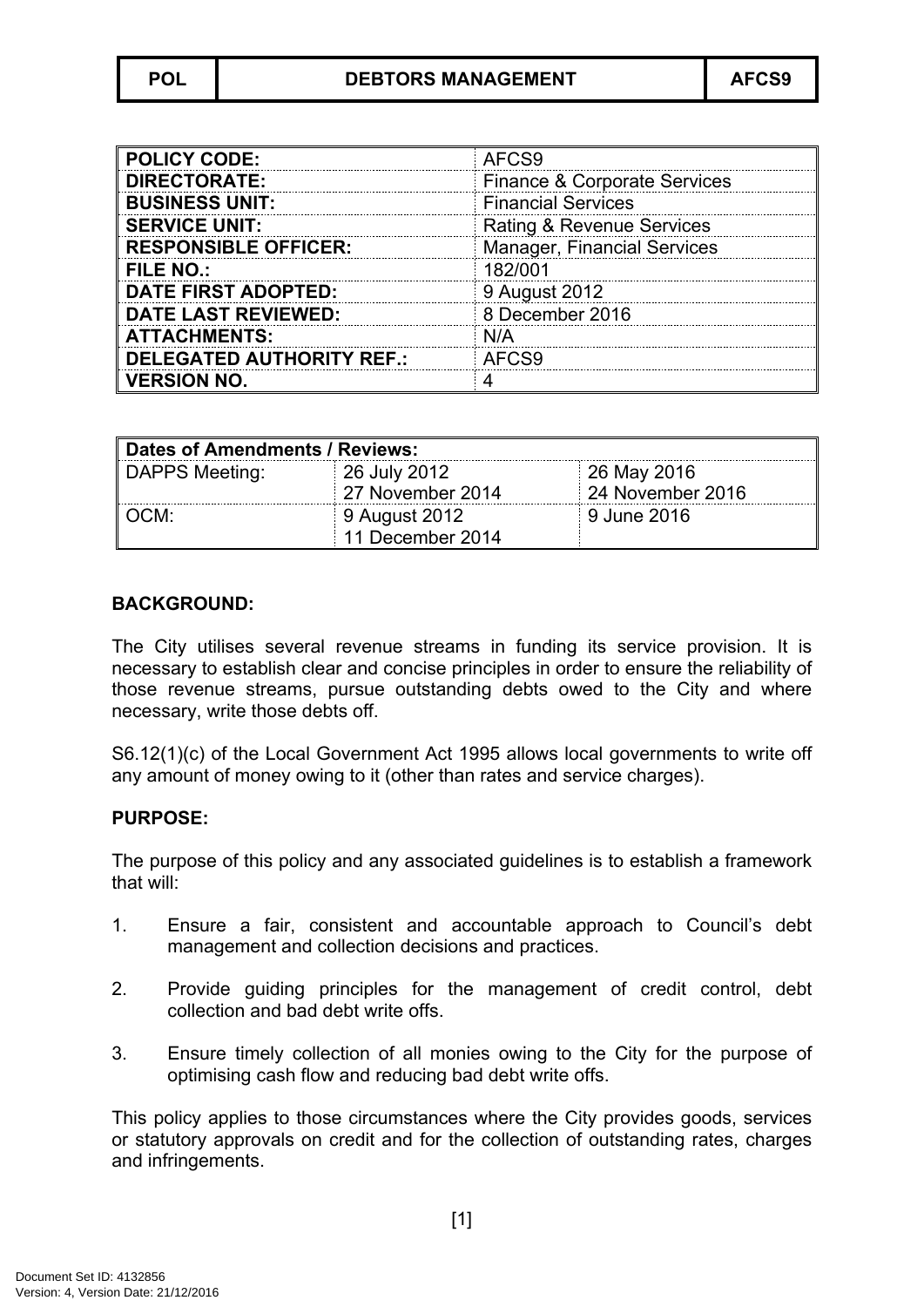### **POLICY:**

### General Principles

The following principles provide high level Council direction for the ethical and effective management of the City's wide range of debtors:

- (1) Management is to establish and maintain appropriate credit limits and controls in order to ensure the risk of financial loss is properly managed.
- (2) Access to credit should be limited to those circumstances where it is deemed an efficient method for collecting revenue or is legally required to be given (e.g. rates).
- (3) This Policy is to be supported by properly documented Debt [Management](#page-4-0) [Guidelines.](#page-4-0)
- (4) Debt collection processes established by the City need to be fair, flexible and realistic, taking into account the different types of debtors (ie. ratepayers, commercial, community groups, individuals, offenders).
- (5) Debt collection activities against individual debtors should be in accord with the ACCC-ASIC Debt Collection Guideline for Collectors and Creditors.
- (6) Debts are to be pursued within the relevant statutory limitation periods to maximise recoverability.
- (7) Action for the writing off of bad debts (other than rates and services charges) should only take place where all avenues for recovery have been exhausted or it becomes unviable to keep pursuing the debt.
- (8) Unrecoverable debts (other than rates and service charges) up to the individual value of \$300 may be written off under Council delegation.
- (9) Bad debts over \$300 (other than rates and service charges) are to be brought to Council for write off on an annual basis.
- (10) The City is to annually review the need for booking a provision for bad debts and adjust the budget accordingly.
- (11) The City should register as an unsecured creditor for bankrupt debtors where there is some likelihood of a settlement (excluding rate debtors whose debt is secured against the property).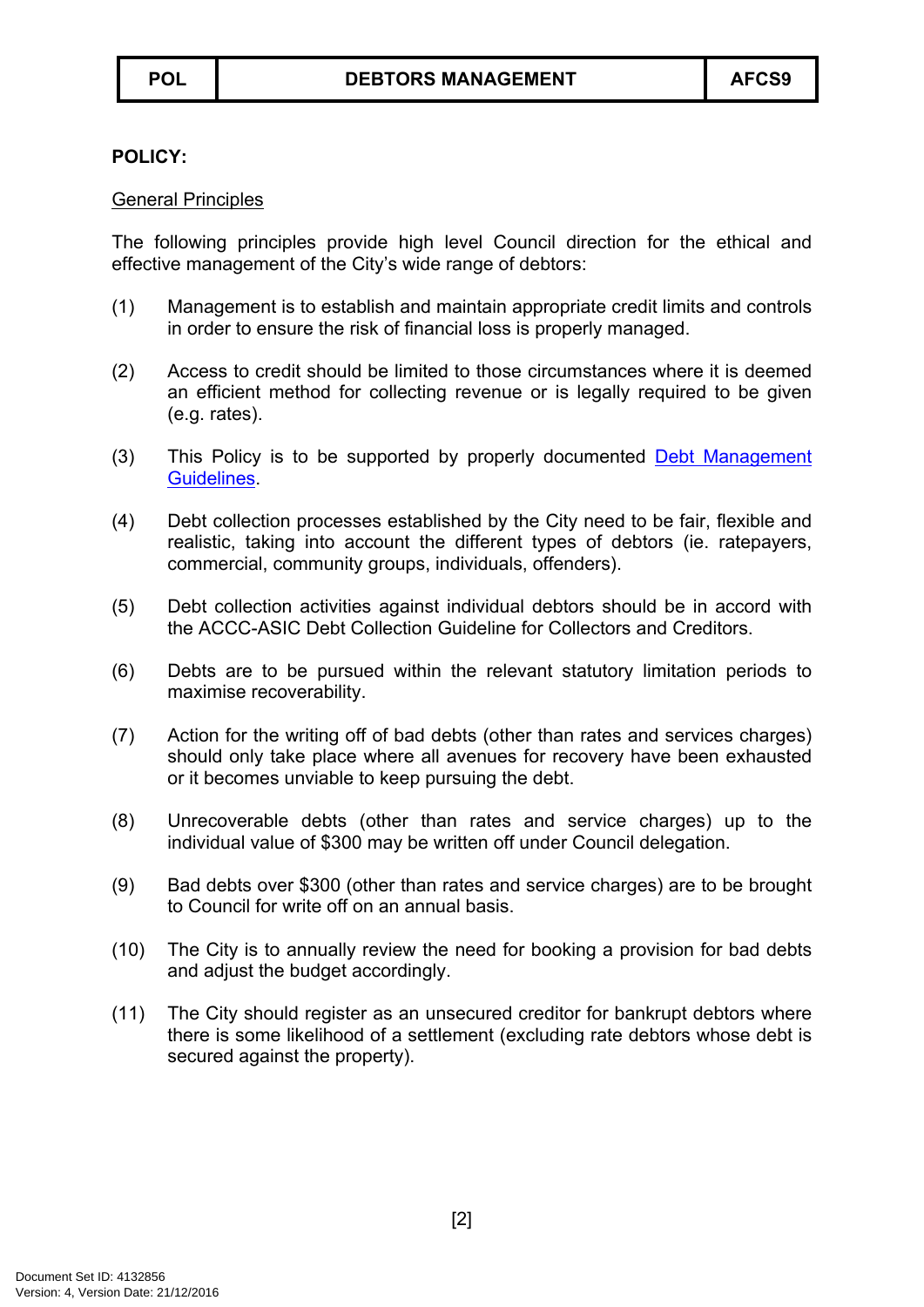#### Staff Responsibilities

This policy seeks to maintain and enhance the City's integrity and standing in its dealings with its debtors. Thus, in all dealings that staff has with the City's debtors it is expected that:

- (1) Debtors should be shown utmost respect, courtesy, and diligence in all dealings.
- (2) High levels of ethics are to be adhered to, particularly when dealing with those clients regarded as in necessitous or disadvantaged circumstances.
- (3) All information pertaining to individual debts and repayment arrangements are to be treated in strict confidence as governed by privacy laws.
- (4) Negotiated payment arrangements for outstanding debts are to be properly documented and approved in accordance with established management procedures.

#### Legal Remedies

(1) Rates Debt Recovery

Except where a ratepayer is entitled to defer the payment of their rates, Council will actively pursue the recovery of rates arrears as specified in the Local Government Act 1995, including the power to sell the land. Any action taken to sell land for this purpose will be advised to Councillors through the monthly EM Newsletter.

(2) General Debtors

If a general debtor does not respond to the in-house debt recovery process as stipulated within management procedures, then legal action may be commenced through the City's debt collection agency. Due regard will need to be given to the type of debtor before commencing any legal action (eg. local community group). Management discretion will be used in assessing whether to deny a delinquent debtor access to Council's services and facilities.

### (3) Infringement Debt Recovery

Any infringement that remains unpaid following the exhaustion of the in-house debt recovery process (as stipulated within management procedures), will be referred to the Fines Enforcement Registry within the statutory time limits.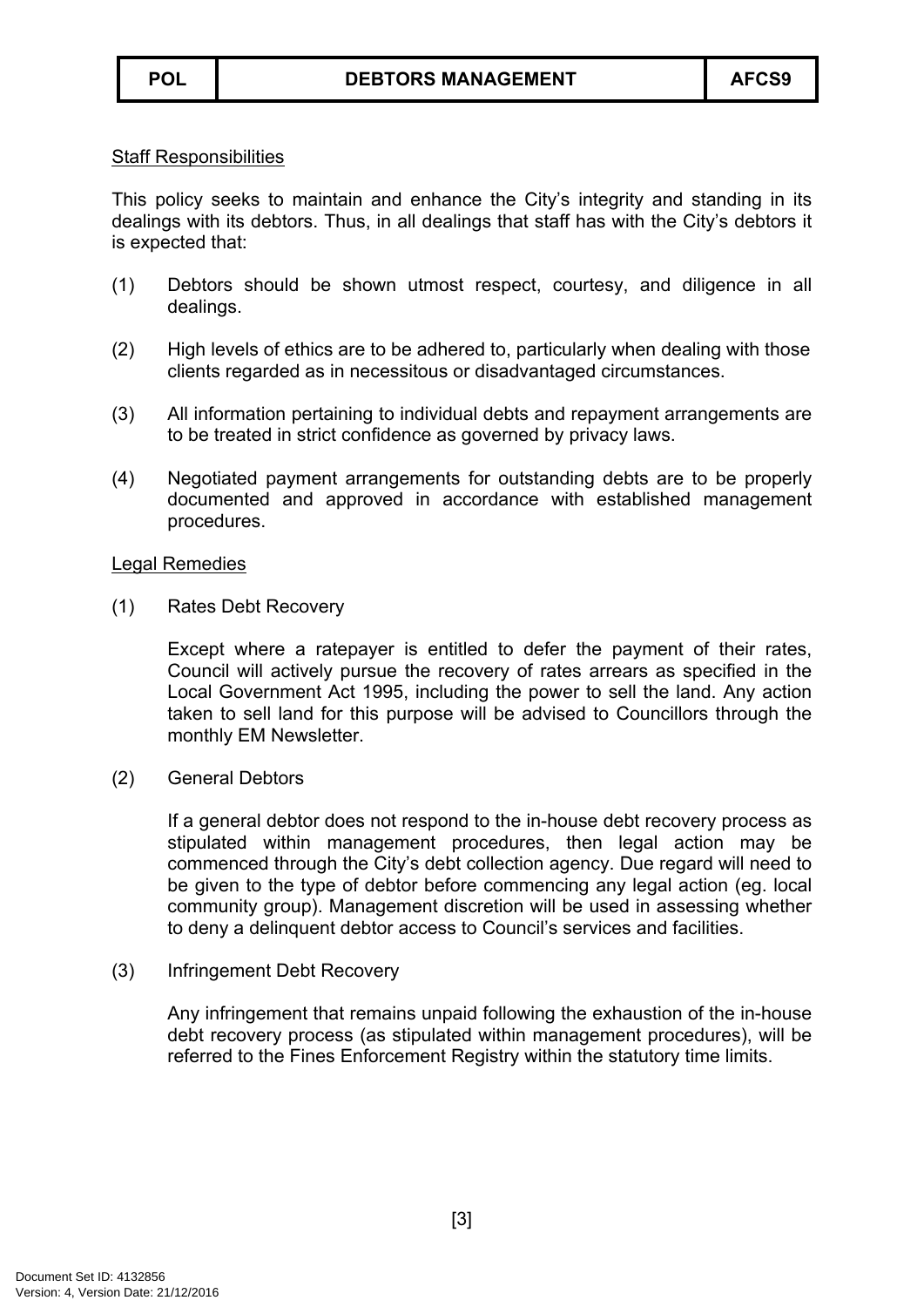(4) Recovery of Legal and Other Costs Incurred

Debt recovery actions are to include recovery of legal costs and any other reasonable costs incurred in pursuing the outstanding debt to the extent that they are allowed by law.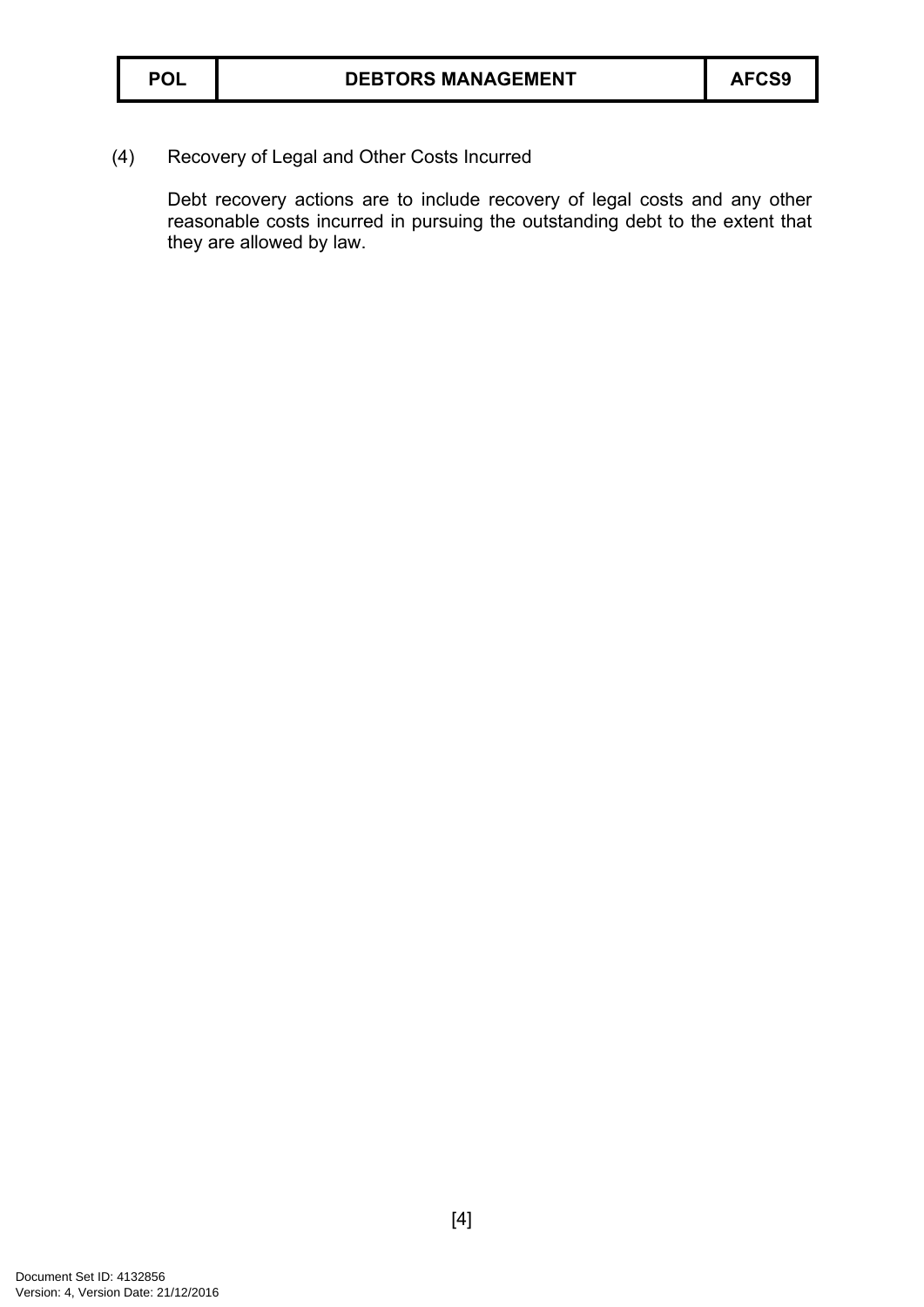# <span id="page-4-0"></span>**DEBTORS MANAGEMENT GUIDELINES**

#### **1. PURPOSE**

Council has established policy number AFCS9 - Debtors Management Policy to guide effective billing and debt collection processes, including the efficient management of accounts receivable and related credit management. Key purposes of the policy are to ensure the effective granting of credit and the timely raising of invoices and subsequent monitoring and collection of the debt.

Council debt is to be managed in accordance with this policy, the following guidelines and established management procedures and work instructions.

#### **2. SCOPE**

Applies to all business units and Council employees authorised with the responsibility of providing credit, invoicing and recovery of outstanding debt including general rates, service charges, commercial waste charges, sundry debtors, infringements and miscellaneous charges.

#### **3. DEFINITIONS**

- Sundry Debtor, Debtor and Debt all refer to an amount owed to Council.
- Service includes goods supplied or delivered, admission, sale of items, hire of facilities or items - supply of information and any other matter giving rise to a fee or charge being made by Council.
- Debtor any person, corporation, business or other entity owing money to Council.
- Provision for Doubtful Debts an estimate of the amount of debt raised that is unlikely to be collected.

#### **4. GUIDELINES**

Payment for Council Services should, where possible, be made at the time when the service is provided and by way of a "non-credit" transaction, being EFTPOS, internet/online, BPay, cash or cheque. For example entry fees, booking fees, subscriptions, memberships, planning approvals, licences, sales of merchandise etc. should be payable at the time of service and/or delivery.

Where credit is to be provided the following shall apply:

### **4.1 Trading Terms**

Unless otherwise provided by legislation, trading terms are not to exceed 30 days net from date of invoice/statement.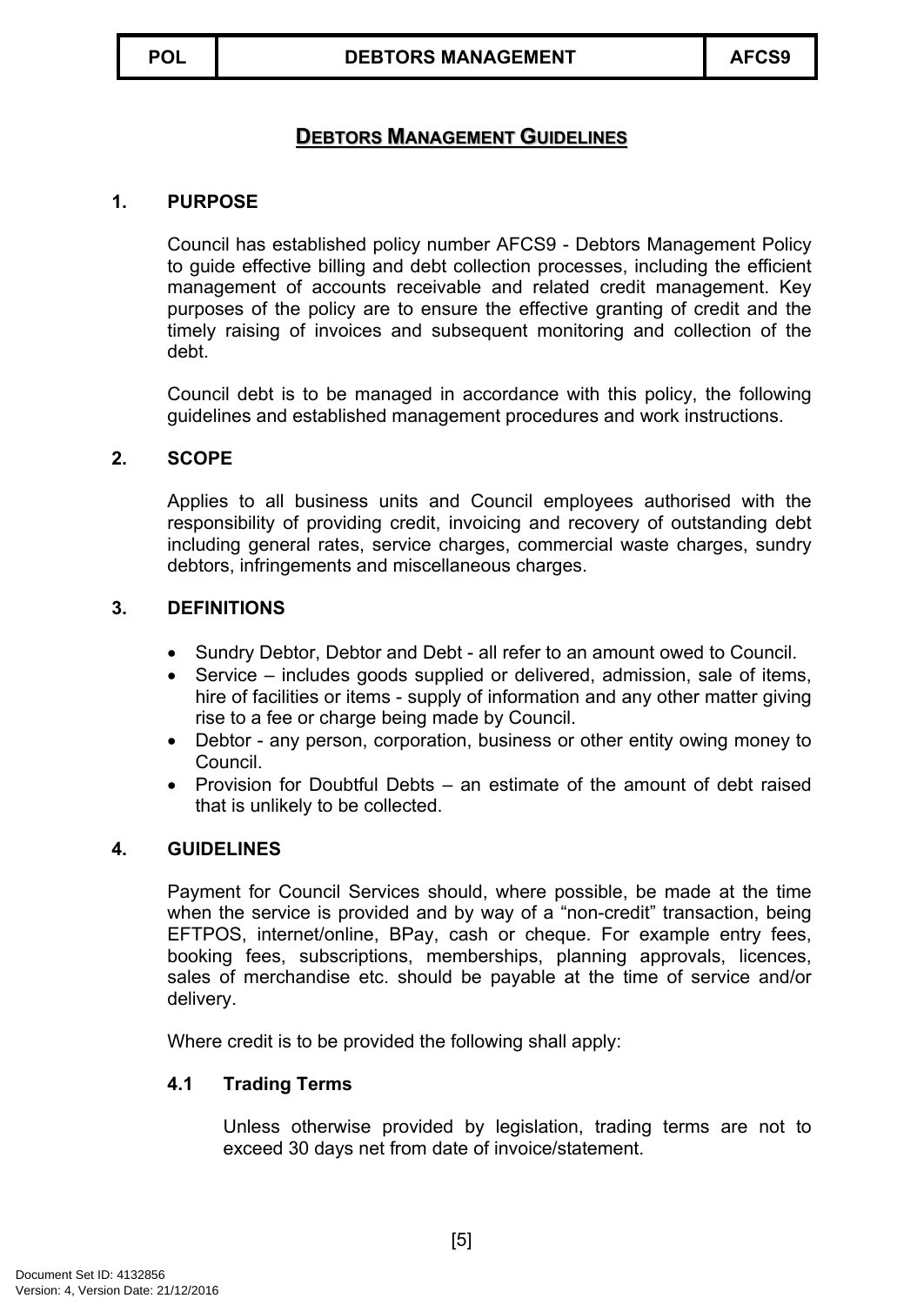# **4.2 Invoices**

The debt is to be recognised at the time services are provided.

# **4.3 Provision of Credit**

The provision of credit is not automatic and credit can be suspended or withdrawn based on compliance with trading terms.

A Credit Application form may need to be completed in accordance with Debt Management procedures.

# **4.4 Credit Limits**

Credit limits will be applied to larger accounts in accordance with sundry debtor procedures in consultation with the business unit.

# **4.5 Recovery of Outstanding Debt**

Recovery processes will be implemented through Council's preferred supplier of Debt Collection services in accordance with the service level agreement. No recovery action should commence without satisfactory proof of debt.

# **4.6 Waiver of Penalty Interest – Negotiated Settlements**

Council will consider Waiver of Penalty Interest on a case by case basis. The Manager Financial Services, as delegated officer, will negotiate the terms of settlement.

# **4.7 Payment Agreements**

Payment Agreements must be duly noted and authorised by a delegated officer.

Defaulted agreements will activate enforcement.

### **4.8 'Securing' Unsecured Debt (Sundry Debtors)**

Depending on the circumstances Council will attempt to 'secure' unsecured debt via either obtaining directors guarantee (credit application), or other arrangement. If no security can be obtained, then proactive management of credit limit is expected.

# **4.9 Bankruptcy**

Council will not declare itself as a creditor on bankruptcy applications to property based debts.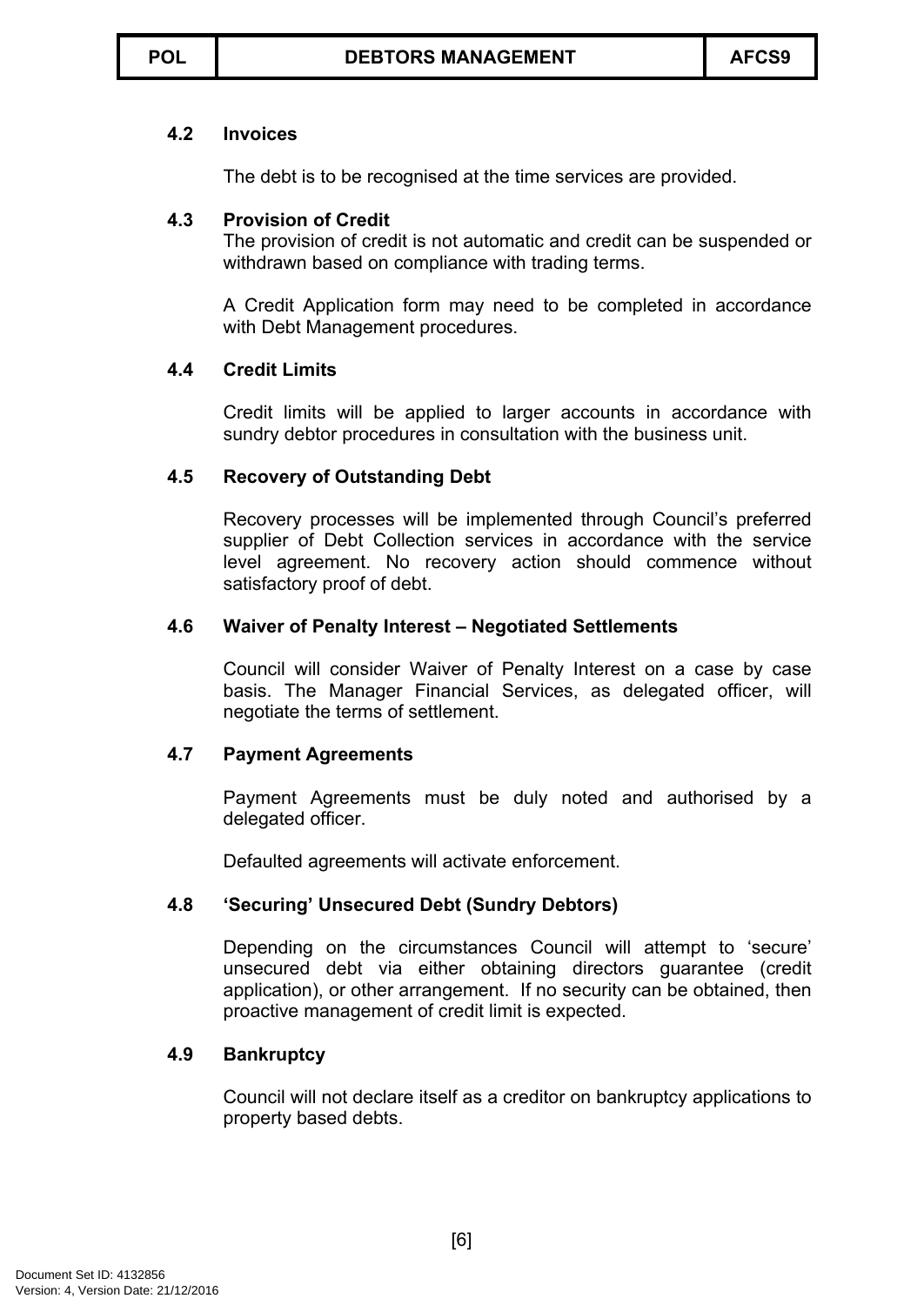# **4.10 Provision for Doubtful Debts - Debt Write-off**

The requirement for a Provision for Doubtful Debts will be reviewed on an annual basis in accordance with Accounting Standards and consultation with the City's auditors.

Uncollectable debts recommended to be written off will be brought to Council as required but at least annually.

### **4.11 Reporting**

Debt Management reports are to be prepared monthly and reviewed by senior management.

### **5. DEBTOR TYPES**

### **5.1 Rates Debtors**

All rates debtors are secured and will always be recovered, as they are deemed to be a charge on the land. Except where a ratepayer is entitled to defer the payment of their rates, Council will actively pursue the recovery of rates arrears as specified in the Local Government Act 1995, including the power to sell the land. Collection processes will be in accordance with the relevant documented procedures and work instructions.

### **5.2 Henderson Waste Debtors**

This is by far the biggest source of revenue on credit for the City and appropriate controls have been developed to minimise the risk of financial loss. These have been categorised into the following:

- Government/Semi-Government/Local Government Debtor will need to complete a continuing application for credit facility form. This document is used to provide some basic authorisation (similar to the issue of a purchase order number, which authorises the purchase of goods and services). Debtors in this category will be exempt from the need to review the credit applications every two years.
- Limited Liability Organisations (ie. Pty Ltd Company's) Debtor will need to complete a continuing application for credit facility form and provide a personal guarantee securing credit.
- Non-limited Liability Organisations (i.e. Partnerships / Sole Traders) Debtor will need to complete a continuing application for credit facility form. A guarantee securing credit is not required. The application for credit is to be authorised by the Manager of Financial Services.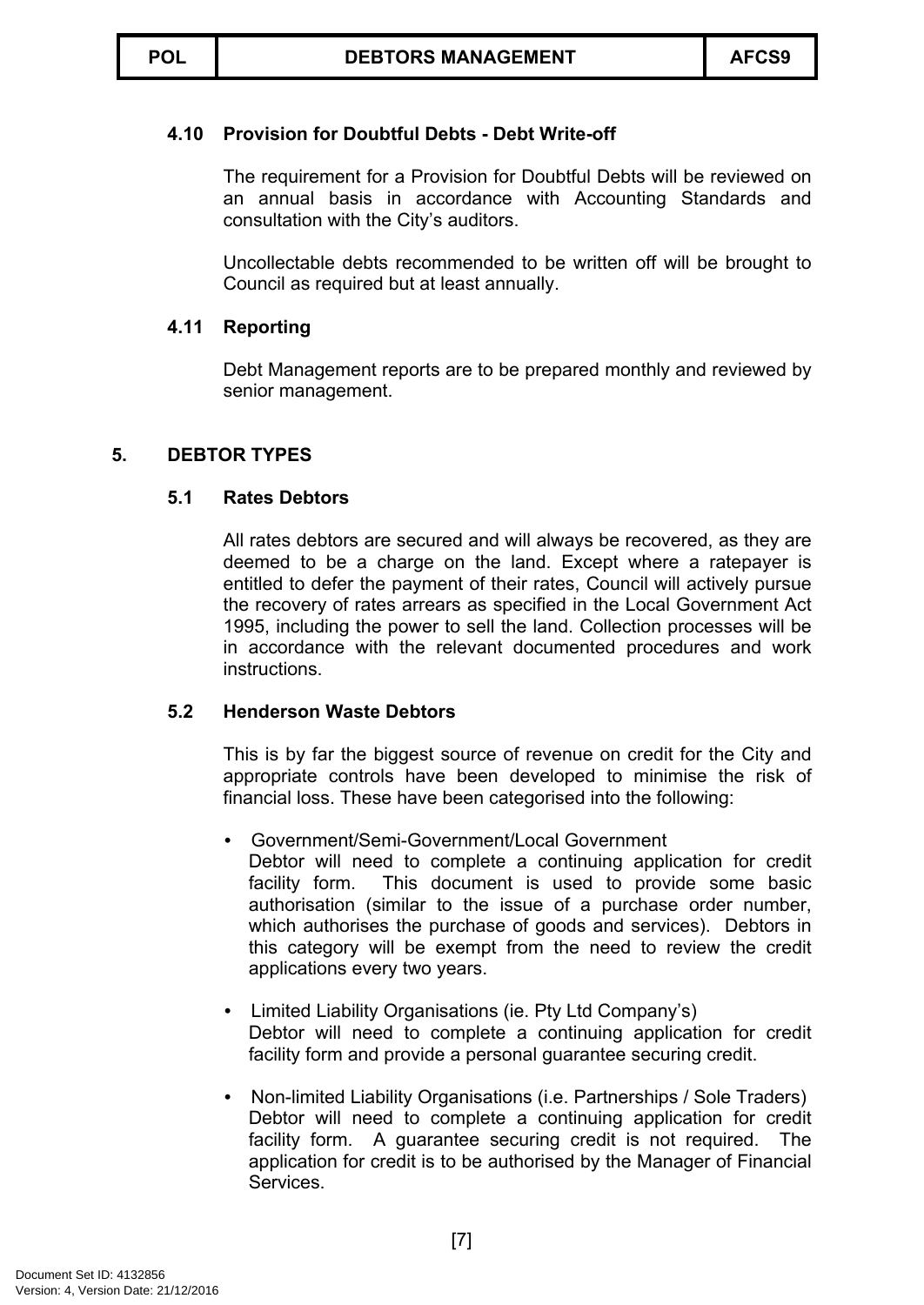# **5.3 Infringement Debtors**

An infringement that remains unpaid following the exhaustion of the formal debt recovery process followed by Council will be referred to the Fines Enforcement Registry within the statutory time limits.

# **5.4 General Debtors**

There are many individual sources of income within this category and procedures are established for each. Collection processes will be in accordance with the relevant documented procedures and work instructions. If a general debtor does not respond to the formal debt recovery process followed by Council, then legal action may be commenced. Management will use their discretion to deny any delinquent debtor access to Council's services and facilities.

# **5.5 Building License Debtors**

Credit may be extended to major building companies for charges raised for building approvals by the building department. These are secured by a minimum \$3,000 cash deposits or bank guarantee. Where these companies fail to pay and debts are aged in the category of 60 days, further licenses may not be issued. If a debt is aged in the category of 90 days the bond or bank guarantee can be transferred to cover or reduce any outstanding debt, where the Principal Building Surveyor has provided authorisation.

# **5.6 Firebreak Debtors**

Under the Bushfires Act, the City can charge property owners for the construction of a firebreak when they fail to provide one themselves. Any infringement issued is separate and in addition to the charge for the firebreak construction. If the debt for construction is aged in the category of 90 days, the debt may be transferred against their property and collected in the same manner as outstanding rates.

### **5.7 Regular Facility & Reserve Hirers (Commercial or Community based)**

A refundable deposit is obtained from regular hirers. When a debt is aged in the category of 60 days, Revenue Services will alert the initiating officer and recommend further access to the facility is denied. If a debt is aged in the category of 90 days the deposit may be used to reduce the outstanding debt. Any remaining balance is to be either referred to a debt collection agency or written off as is deemed appropriate.

### **5.6 SLLC Debtors**

The South Lake Leisure Centre has four main types of debtors - Schools/Colleges, Insurance Companies/Rehabilitation Centres, Regular Commercial Hirers and Individuals. The SLLC Manager will